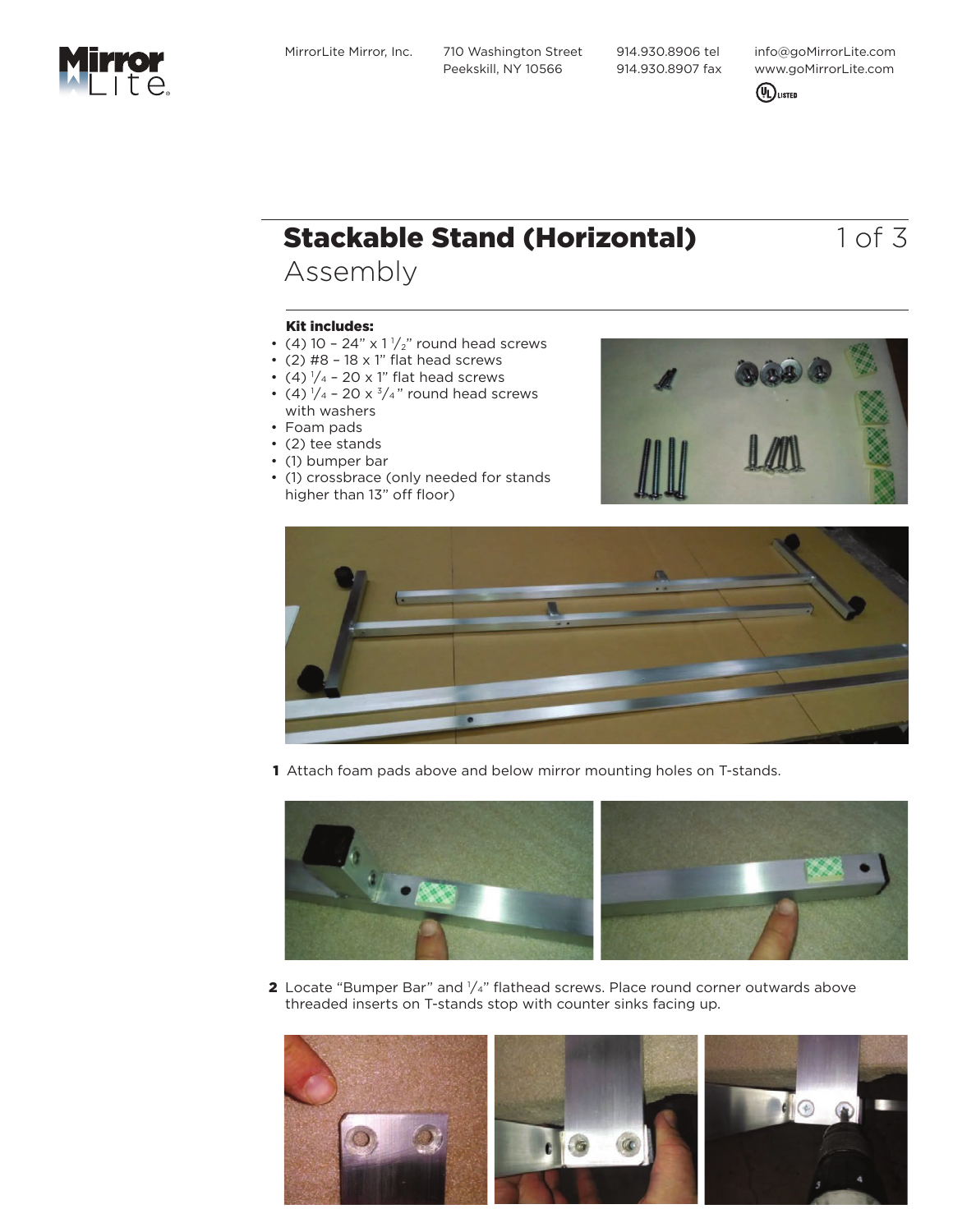MirrorLite Mirror, Inc. 710 Washington Street Peekskill, NY 10566

 914.930.8906 tel 914.930.8907 fax info@goMirrorLite.com www.goMirrorLite.com



### **Stackable Stand (Horizontal)** 2 of 3 Assembly

**3** Attach crossbrace with  $1/4$ " round head screws into threaded inserts on T-stands. Skip this step if your stands are lower than 13" off floor.



4 After all 4 screws are in place, put stand upright on floor and tighten all screws. Skip this step if your stands are lower than 13" off floor.



**5** Release protective wrap from mirror edge before placing mirror on stand. Secure mirror with 10-24 x 1  $\frac{1}{4}$ " round head screws into threaded insert located by red tape flag.